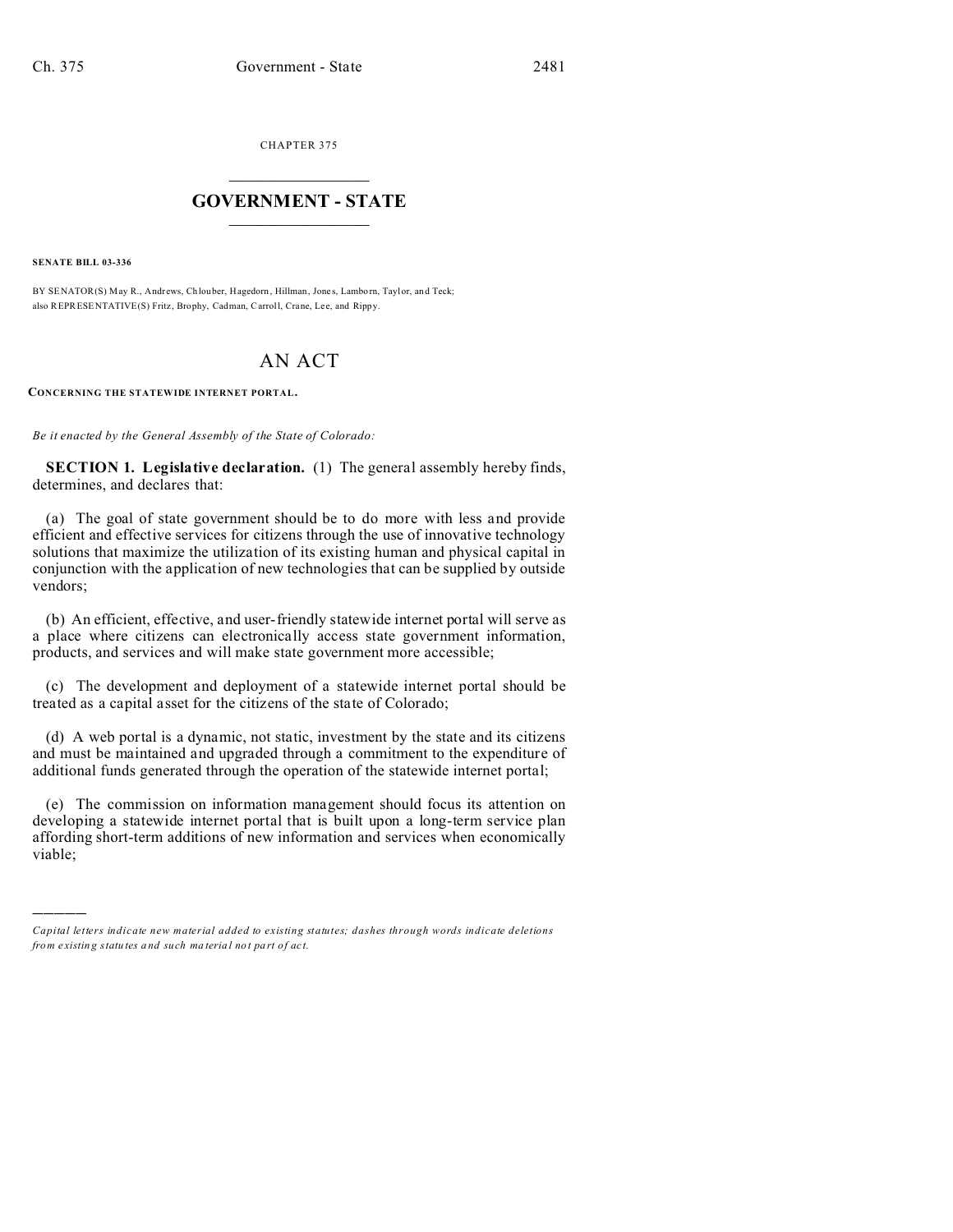(f) Development of a statewide internet portal should allow for the integration of specific applications that have been developed or may be developed by state agencies; and

(g) The effective implementation of a statewide internet portal will require the input, leadership, and technical expertise of various departments and agencies of state government.

**SECTION 2.** Part 2 of article 37.5 of title 24, Colorado Revised Statutes, is amended BY THE ADDITION OF A NEW SECTION to read:

**24-37.5-203.5. Statewide internet portal - definitions.** (1) AS USED IN THIS SECTION, UNLESS THE CONTEXT OTHERWISE REQUIRES:

(a) "CO-SOURCING" MEANS THE PROVISION OF SERVICES TO A STATE AGENCY THROUGH A CONTRACT WITH A PRIVATE VENDOR THAT AFFORDS STATE EMPLOYEES THE OPPORTUNITY FOR TRAINING IN THE SKILLS NECESSARY FOR IMPLEMENTING SUCH SERVICES.

(b) "STATE AGENCY" SHALL HAVE THE SAME MEANING AS PROVIDED IN SECTION 24-37.5-102 (5).

(c) "STATE AGENCY INFORMATION, PRODUCTS, AND SERVICES" MEANS ANY DATA, INFORMATION, PRODUCT, OR SERVICE THAT IS CREATED, GENERATED, COLLECTED, MAINTAINED, OR DISTRIBUTED IN ELECTRONIC FORM BY A STATE AGENCY TO THE PUBLIC THROUGH ELECTRONIC ACCESS BY MEANS OF THE WORLD WIDE WEB.

(d) "STATEWIDE INTERNET PORTAL" MEANS AN ELECTRONIC INFORMATION DELIVERY SYSTEM BY WHICH STATEAGENCYINFORMATION, PRODUCTS, AND SERVICES ARE PROVIDED VIA DIAL-IN MODEM OR CONTINUOUS LINK TO THE PUBLIC THROUGH SUBSCRIPTION, PUBLIC LIBRARIES, OR A GATEWAY SERVICE OR NETWORK.

(e) "STATEWIDE INTERNET PORTAL INTEGRATOR" MEANS THE PRIVATE VENDOR SELECTED TO PROVIDE GOODS AND SERVICES NEEDED TO IMPLEMENT AND OPERATE THE STATEWIDE INTERNET PORTAL.

(2) THE COMMISSION ON INFORMATION MANAGEMENT SHALL GUIDE THE DEVELOPMENT OF A STATEWIDE INTERNET PORTAL TO PROVIDE FOR THE EFFECTIVE AND EFFICIENT EXCHANGE AND RETRIEVAL OF STATE AGENCY INFORMATION AND, WHERE APPROPRIATE, PUBLIC ACCESS TO STATE AGENCY INFORMATION, PRODUCTS, AND SERVICES. THE COMMISSION SHALL BE RESPONSIBLE FOR PROVIDING OVERSIGHT AND TECHNICAL SUPPORT IN CONNECTION WITH THE DEVELOPMENT OF THE STATEWIDE INTERNET PORTAL TO ENSURE COMPLIANCE WITH THE STATEWIDE PLAN DEVELOPED IN ACCORDANCE WITH SECTION 24-37.5-106 (1) (a).

(3) THE COMMISSION ON INFORMATION MANAGEMENT SHALL ADOPT A PRELIMINARY PLAN FOR IMPLEMENTING THE STATEWIDE INTERNET PORTAL NO LATER THAN JULY 1, 2004. THE COMMISSION SHALL DEVELOP THE PLAN UTILIZING THE COMMISSION CRITERIA AND STANDARDS FOR REVIEW OF COMMUNICATION AND INFORMATION RESOURCES, COMMUNICATIONS AND INFORMATION RESOURCES TECHNOLOGIES, AND DATA PROCESSING SYSTEMS. THE PLAN SHALL, AT A MINIMUM,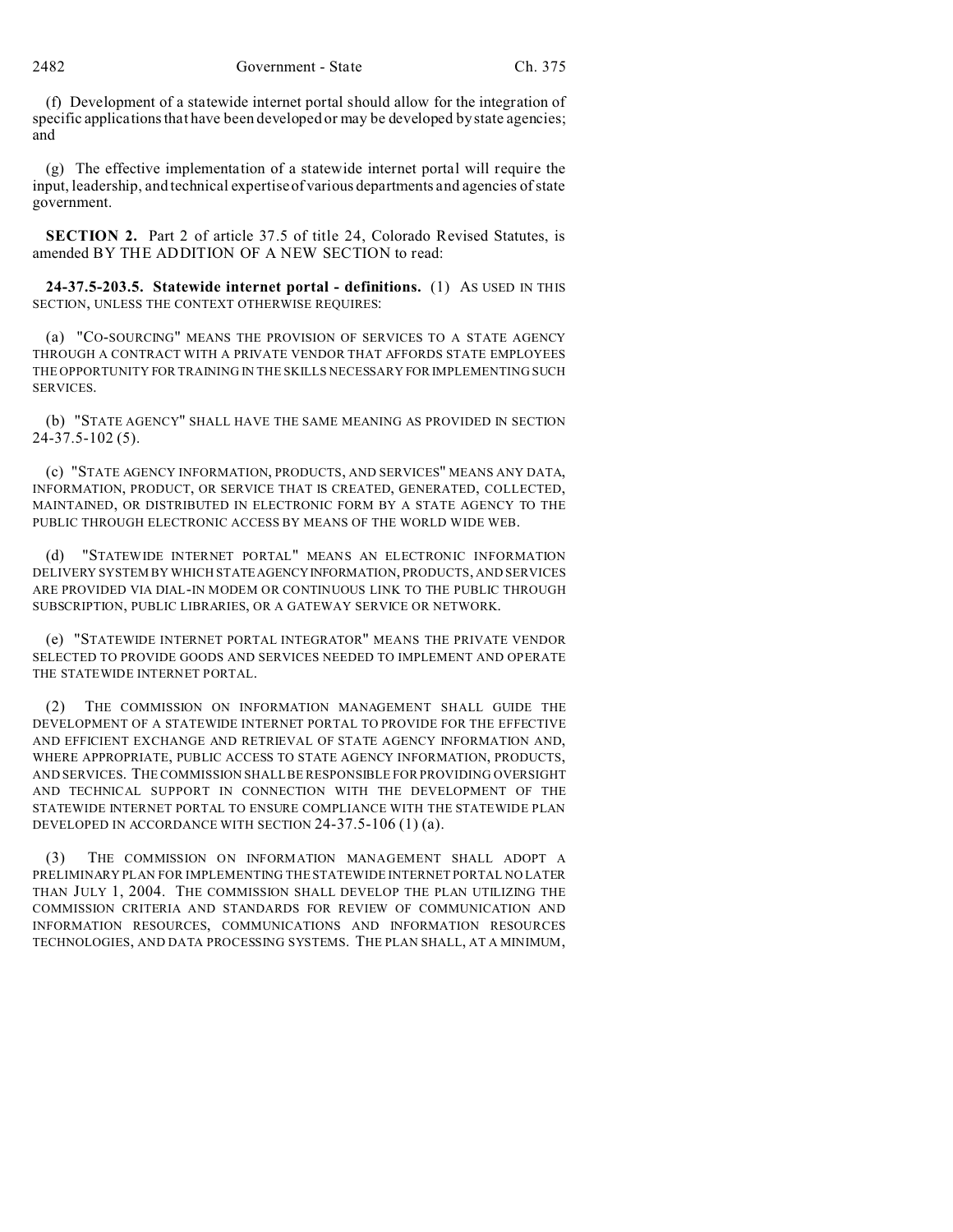CONTAIN THE FOLLOWING ELEMENTS:

(a) THE PROCESS AND TECHNOLOGY NECESSARY FOR THE DISTRIBUTION OF STATE AGENCY INFORMATION THROUGH THE STATEWIDE INTERNET PORTAL;

(b) SPECIFIC BUSINESS REQUIREMENTS AND PROCESSES FOR MORE EFFECTIVE AND EFFICIENT COLLECTION, MAINTENANCE, AND DISTRIBUTION OF STATE AGENCY INFORMATION, INCLUDING, BUT NOT LIMITED TO, STANDARDIZED POLICIES, PROCEDURES, AND EQUIPMENT FOR SUCH COLLECTION, MAINTENANCE, AND DISTRIBUTION;

(c) POTENTIAL REQUESTS FOR BIDS OR PROPOSALS TO OR CONTRACTS WITH ANY PUBLIC OR PRIVATE PARTIES FOR THE DESIGN, IMPLEMENTATION, OPERATION, AND IMPROVEMENT OF THE DISTRIBUTION OF STATE AGENCY INFORMATION;

(d) CHARGES OR FEES FOR NEW SERVICES RELATED TO THE DISTRIBUTION OF STATE AGENCY INFORMATION THROUGH THE STATEWIDE INTERNET PORTAL, OR, WHERE APPLICABLE, THE CONTINUATION OF ANY FEES CURRENTLY COLLECTED BY ANY STATE AGENCY FOR THE DISTRIBUTION OF SUCH AGENCY'S INFORMATION;

(e) A COMPILATION OF THE EXISTING DATA COLLECTION SYSTEMS IN THE STATE AGENCIES, INCLUDING STAND-ALONE SYSTEMS, THAT MAY BE ADAPTED, ALIGNED, OR INTEGRATED FOR USE WITH THE STATEWIDE INTERNET PORTAL THROUGH APPROPRIATE REFERENCING AND LINKING FOR PURPOSES OF THE DISTRIBUTION OF STATE AGENCY INFORMATION;

(f) PROCEDURES FOR FACILITATING UNIFORM AND MAXIMUM INTERFACING AMONG THE DATA COLLECTION SYSTEMS OF THE STATE AGENCIES AND THE STATEWIDE INTERNET PORTAL FOR PURPOSES OF THE DISTRIBUTION OF STATE AGENCY INFORMATION;

(g) RECOMMENDATIONS ON THE PROCESS FOR IMPLEMENTING THE DISTRIBUTION OF STATE AGENCY INFORMATION BY THE STATEWIDEINTERNET PORTAL IN PHASES AND A DESCRIPTION OF THE TIME FOR SUCH A PHASE-IN;

(h) THE RECOMMENDED COMPONENTS FOR A CONTRACT WITH A STATEWIDE INTERNET PORTAL INTEGRATOR, INCLUDING A COMPONENT REQUIRING THE STATEWIDE INTERNET PORTAL INTEGRATOR TO MAXIMIZE UTILIZATION OF STATE INFORMATION AND TECHNOLOGY PERSONNEL IN THE DEVELOPMENT, SUPPORT, MAINTENANCE, AND ENHANCEMENT OF THE EQUIPMENT AND SYSTEMS UTILIZED FOR THE STATEWIDE INTERNET PORTAL THROUGH THE USE OF TRAINING AND INSTRUCTION TO THOSE PERSONNEL DESIRING TO IMPROVE THEIR SKILLS IN PROVIDING THIS SERVICE TO CUSTOMERS THROUGH THE CONCEPT OF CO-SOURCING;

(i) OVERSIGHT OF THE ADMINISTRATION AND OPERATION OF THE STATEWIDE INTERNET PORTAL FOLLOWING THE SELECTION OF THE STATEWIDE INTERNET PORTAL INTEGRATOR;

(j) RECOMMENDATIONS ON THE APPROPRIATE STATE AGENCY TO SERVE AS THE OPERATING AUTHORITY FOR THE STATEWIDE INTERNET PORTAL;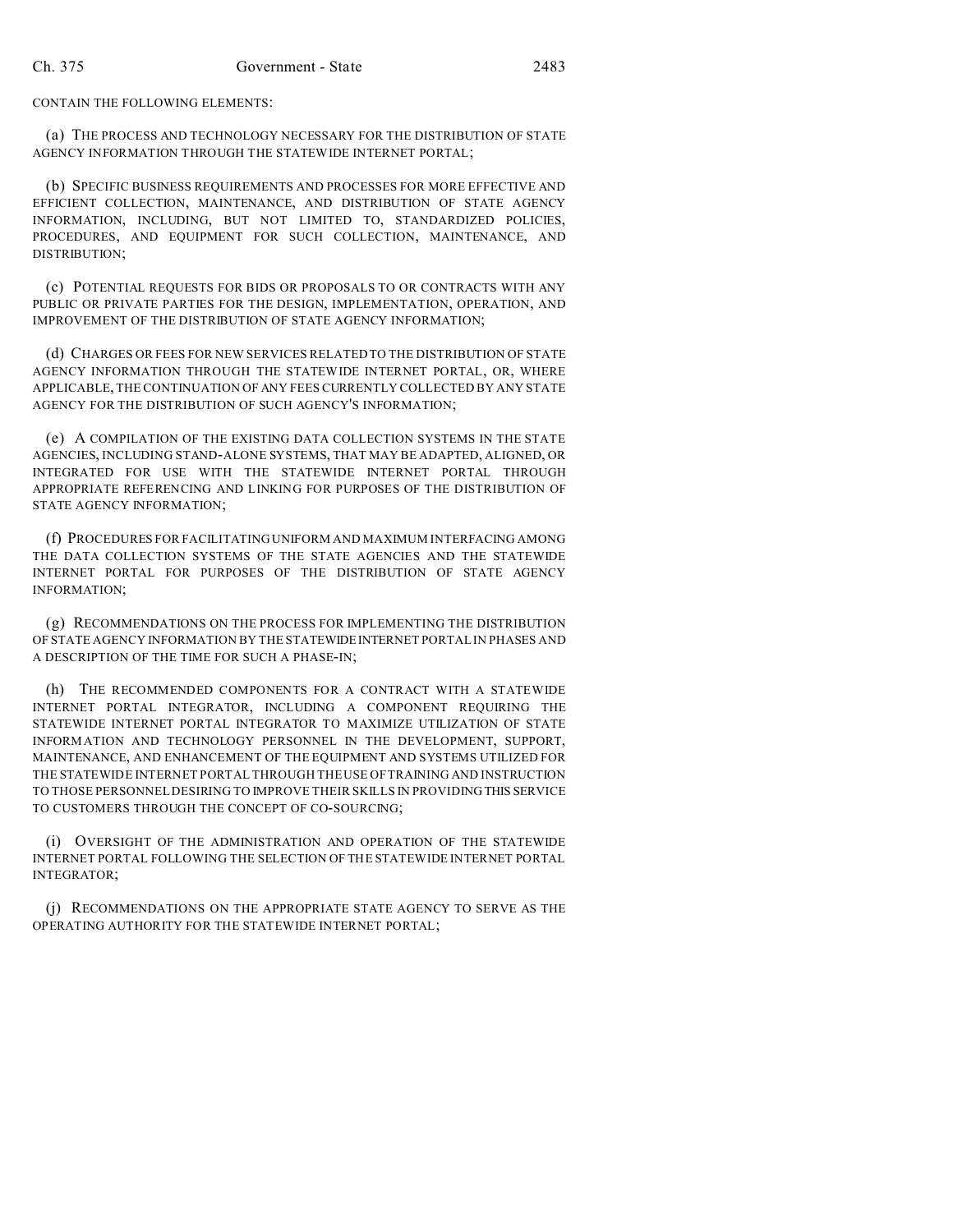(k) UNIFORM ENTRY TO THE STATEWIDE INTERNET PORTAL THAT RECOGNIZES THE OPPORTUNITY FOR CUSTOMERS TO ACCESS SERVICES THROUGH A STATE AGENCY OR A CENTRAL STATE SITE;

(l) A PROCESS FOR PROVIDING COMPREHENSIVE INFORMATION AND SERVICES TO OUTSIDE USERS IN A MANNER THAT PROTECTS THE INTEGRITY AND SECURITY OF STATE AGENCY INFORMATION, PRODUCTS, AND SERVICES;

(m) IDENTIFICATION OFCURRENTSTATUTORY PROVISIONS GOVERNING ELECTRONIC TRANSACTIONS, INCLUDING, BUT NOT LIMITED TO, THE REQUIREMENTS OF ARTICLE 71.3 OF THIS TITLE FOR ELECTRONIC SIGNATURES, AND RECOMMENDATIONS ON ANY RULES OR GUIDELINES ENSURING THAT IMPLEMENTATION OF THE STATEWIDE INTERNET PORTAL IS CONSISTENT WITH SUCH STATUTORY PROVISIONS;

(n) RECOMMENDATIONS FOR SECURING THE SERVICES OF THIRD-PARTY SUPPLIERS, WHEN APPROPRIATE, THROUGH THE PROCESS OF CO-SOURCING WITH THE STATE;

(o) MEASURES FOR SUPPORTING THE DEVELOPMENT AND IMPLEMENTATION OF INDIVIDUAL STATE AGENCY SOLUTIONS THAT WILL BE AVAILABLE THROUGH THE STATEWIDE INTERNET PORTAL;

(p) A DESCRIPTION OF POTENTIAL FUNDING SOURCES FOR THE DEVELOPMENT, MAINTENANCE, SUPPORT, AND ENHANCEMENT OF THE STATEWIDE INTERNET PORTAL, INCLUDING, BUT NOT LIMITED TO, REVENUES GENERATED FROM SUBSCRIBERS, REVENUES GENERATED FROM WRITTEN AGREEMENTS WITH USER ASSOCIATIONS, LOANS, FEDERAL FUNDS, SITE ADVERTISING, USER CHARGES, DEVELOPMENT FEES, AND SAVINGS GENERATED FROM THE DEPLOYMENT OF TECHNOLOGY SOLUTIONS OR THE REPLACEMENT OF EQUIPMENT; AND

(q) ARECOMMENDED PROGRAM TO AGGREGATELY PROCURE COMMUNICATION AND INFORMATIONRESOURCES TECHNOLOGY IN FURTHERANCE OF CREATING AN EFFECTIVE AND EFFICIENT STATEWIDE INTERNET PORTAL.

(4) THE COMMISSION ON INFORMATION MANAGEMENT SHALL SUBMIT THE PLAN FOR IMPLEMENTING THE STATEWIDE INTERNET PORTAL TO THE GENERAL ASSEMBLY NO LATER THAN JULY 15, 2004.

(5) THE COMMISSION ON INFORMATION MANAGEMENT MAY CREATE AND APPOINT NONVOTING ADVISORY BOARDS OR PANELS AS NECESSARY COMPRISED OF MEMBERS OF THE GENERAL PUBLIC, SUBSCRIBERS, PROFESSIONAL ASSOCIATIONS, SUBJECT MATTER EXPERTS, STATE AGENCY CHIEF INFORMATION OFFICERS, ACADEMIC GROUPS AND INSTITUTIONS, AND INDIVIDUALS WITH KNOWLEDGE OF AND INTEREST IN AREAS OF NETWORKING, ELECTRONIC MAIL, PUBLIC INFORMATION ACCESS, GATEWAY SERVICES, ADD-ON SERVICES, AND ELECTRONIC FILING OF INFORMATION FROM WHICH THE COMMISSION MAY SEEK ADVICE ON THE ESTABLISHMENT AND MAINTENANCE OF THE STATEWIDE INTERNET PORTAL.

(6) STATE AGENCIES SHALL COOPERATE WITH THE COMMISSION ON INFORMATION MANAGEMENT BY MAKING PUBLIC INFORMATION AVAILABLE TO THE COMMISSION UPON TERMS MUTUALLY AGREED UPON BY THE COMMISSION AND ANY SUCH STATE AGENCY. STATE AGENCIES THAT PURSUE THE IMPLEMENTATION OF E-COMMERCE